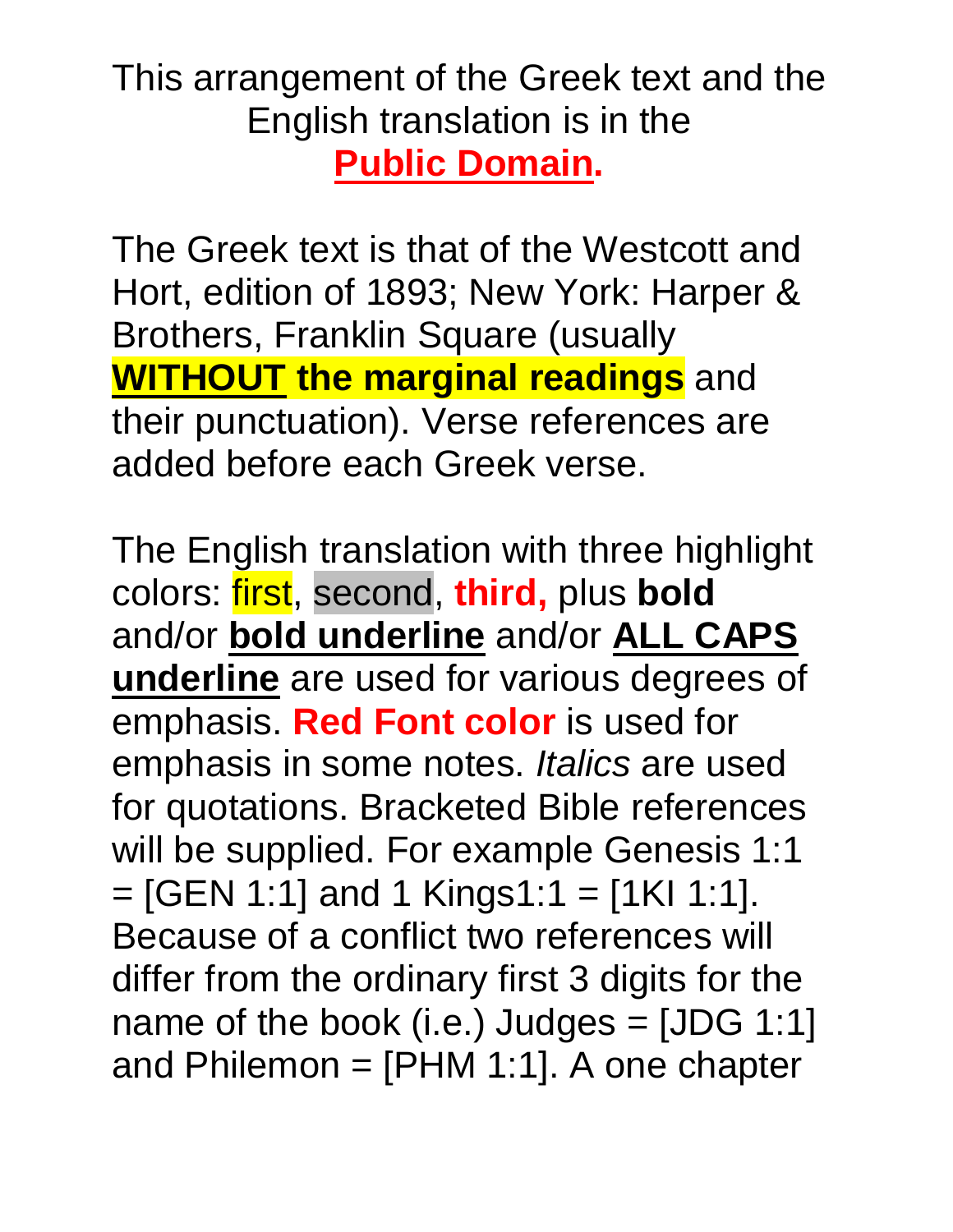book will be treated as other books for reference (i.e.) Jude =  $[JUD 1:1]$ .

With its inconsistencies and errors, A. Allison Lewis, over several years ending in 2008, is totally responsible for English translations, references and selected quotes. Users bringing errors to my attention would be greatly appreciated.

[Differences of philosophy such as to text type(s); English or other version preference(s); "bible" code(s) or numerics of whatever kind **will NOT receive a "thank you" OR REPLY OF ANY KIND**].

**NOTE**: Some people in the Bible had more than one name **AND MANY different people** had the same name. Different people with the same name in the New Testament English translation will here be spelled the same way AND if possible the individual clearly identified.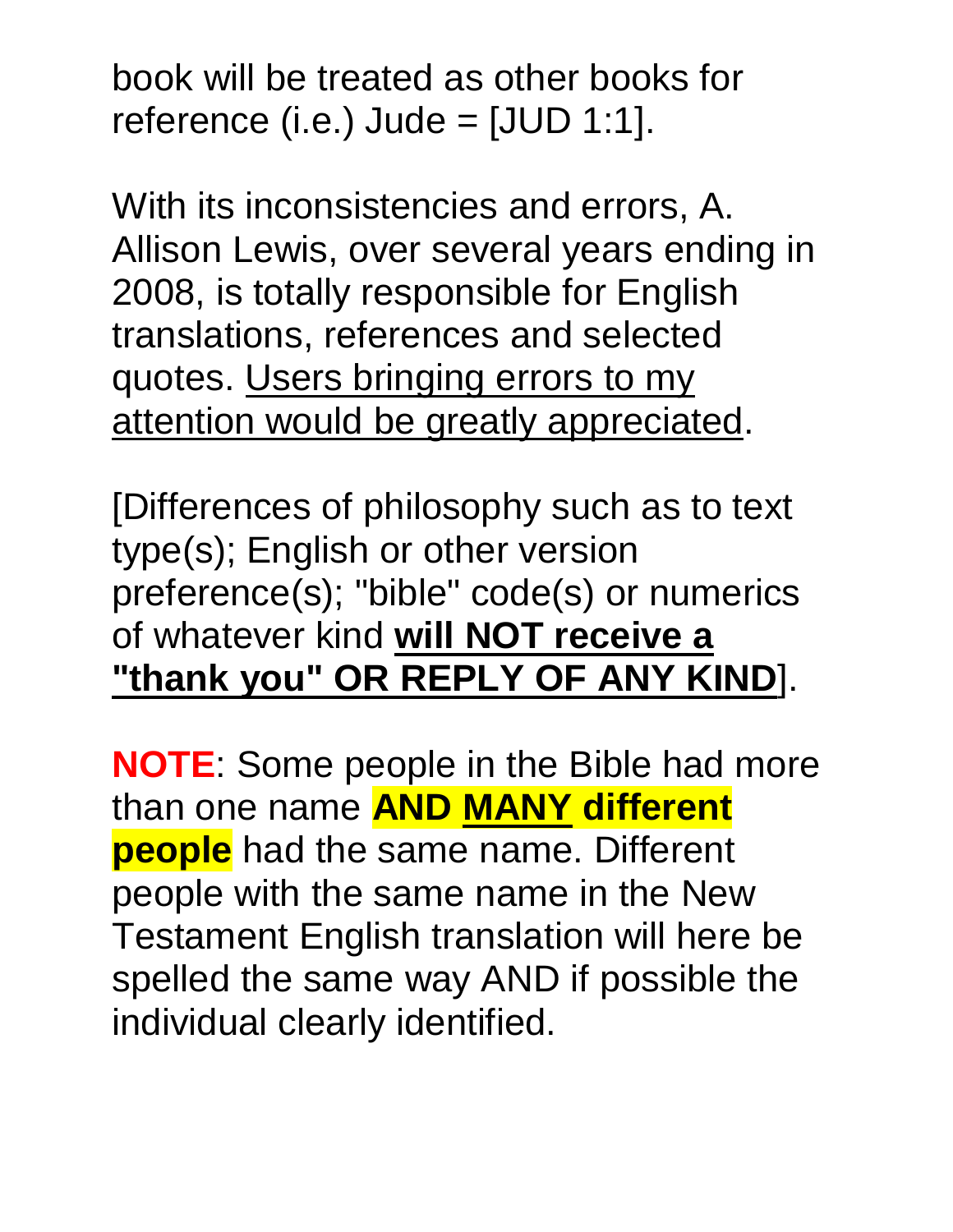# **Unicode FONTS:** Arial & Times New Roman **almost always** have been used in this document.

**JOH 3:36** ο πιστευων εις τον υιον εχει ζωην αιωνιον ο δε απειθων τω υιω ουκ οψεται ζωην αλλ η οργη του θεου μενει επ αυτον. Times New Roman type has been chosen for the Greek text for its smooth clean beauty of the Greek letters.

# **ELECTION – REPROBATION**

#### **Stated and Illustrated in the BIBLE**

### **Election**

**ΕPH 1:4** καθως εξελεξατο ημας εν αυτω προ καταβολης κοσμου, ειναι ημας αγιους και αμωμους κατενωπιον αυτου εν αγαπη,

even as **He chose us in Him before the foundation of the world** [ACT 2:23; 13:48; 15:18; JER 1:5; 2TH 2:13; 2TI 1:9; 1PE 1:20; TIT 1:1, 2], **for us to be holy and without blemish before Him**. [In love -part of verse 5]

### **Reprobation**

**1P<sup>Ε</sup> 2:6** διοτι περιεχει εν γραφη ιδου τιθημι εν σιων λιθον εκλεκτον ακρογωνιαιον εντιμον και ο πιστευων επ αυτω ου μη καταισχυνθη

**Wherefore is contained in the Scripture [ISA 28:16],** *Behold, I lay in Zion an elect, precious Cornerstone, and the one believing in Him will by no means be disappointed* [ROM 10:11].

**1PΕ 2:7** υμιν ουν η τιμη τοις πιστευουσιν απιστουσιν δε λιθος ον απεδοκιμασαν οι οικοδομουντες ουτος εγενηθη εις κεφαλην γωνιας

**To you therefore who are believing He is precious. But to those who are unbelieving He is a Stone Who the builders rejected. The same is made the head of the corner**,

**1PΕ 2:8** και λιθος προσκομματος και πετρα σκανδαλου οι προσκοπτουσιν τω λογω απειθουντες εις ο και ετεθησαν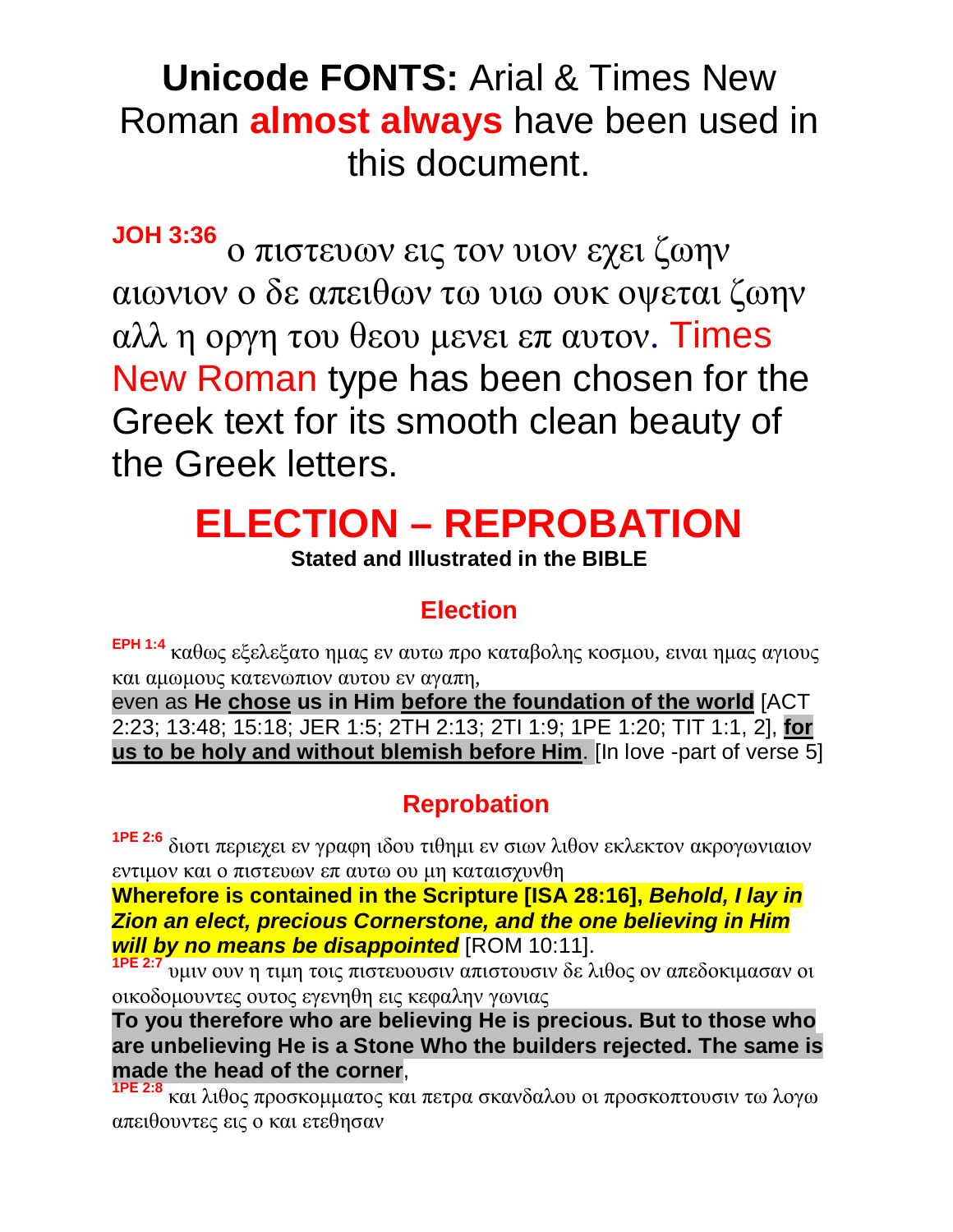**and a stone of offense and a rock of stumbling, to those who stumble at the Word, being disobedient**. **TO WHICH ALSO THEY WERE APPOINTED** [See ROM 9:28].

**ACT 1:25** λαβειν τον τοπον της διακονιας ταυτης και αποστολης αφ ης παρεβη ιουδας πορευθηναι εις τον τοπον τον ιδιον *that he may take part of this ministry and apostleship, from which Judas* 

*turned aside to go into HIS OWN PLACE*.

## **EPHESIANS 2:1-10**

**ΕPH 2:1** και υμας οντας νεκρους τοις παραπτωμασιν και ταις αμαρτιαις υμων **And you BEING DEAD in your trespasses and sins** [Sin, trespass and transgression [1JO 3:4] are all synonyms; PSA 51:5; JAM 2:26. The KJV, **AND** other revisions, ADDITION to verse one goes back at least to Tyndale's 1534 NT];

**EPH 2:2** εν αις ποτε περιεπατησατε κατα τον αιωνα του κοσμου τουτου κατα τον αρχοντα της εξουσιας του αερος του πνευματος του νυν ενεργουντος εν τοις υιοις της απειθειας

**in which you then walked** according to the course of this world [1CO 6:9-11], according to **the ruler** [the Devil - Satan] **of the authority of the air**, of the spirit [the Devil - Satan] **who is now working in the sons of disobedience**;

**EPH 2:3** εν οις και ημεις παντες ανεστραφημεν ποτε εν ταις επιθυμιαις της σαρκος ημων ποιουντες τα θεληματα της σαρκος και των διανοιων και ημεθα τεκνα φυσει οργης ως και οι λοιποι

**in whom also WE ALL conducted ourselves then** in the perverted desires of our flesh, **doing the will of the flesh and of the mind**, and were **by nature children of wrath**, **even as the rest**.

**EPH 2:4** ο δε θεος πλουσιος ων εν ελεει δια την πολλην αγαπην αυτου ην ηγαπησεν ημας

**BUT GOD**, **being rich in mercy, because of His much love with which He loved us**,

**EPH 2:5** και οντας ημας νεκρους τοις παραπτωμασιν συνεζωοποιησεν τω χριστω χαριτι εστε σεσωσμενοι

## **EVEN BEING DEAD IN OUR TRESPASSES** [See EPH 2:1], **MADE US ALIVE TOGETHER IN CHRIST**, (**by grace you have been saved**); **EPH 2:6**

και συνηγειρεν και συνεκαθισεν εν τοις επουρανιοις εν χριστω ιησου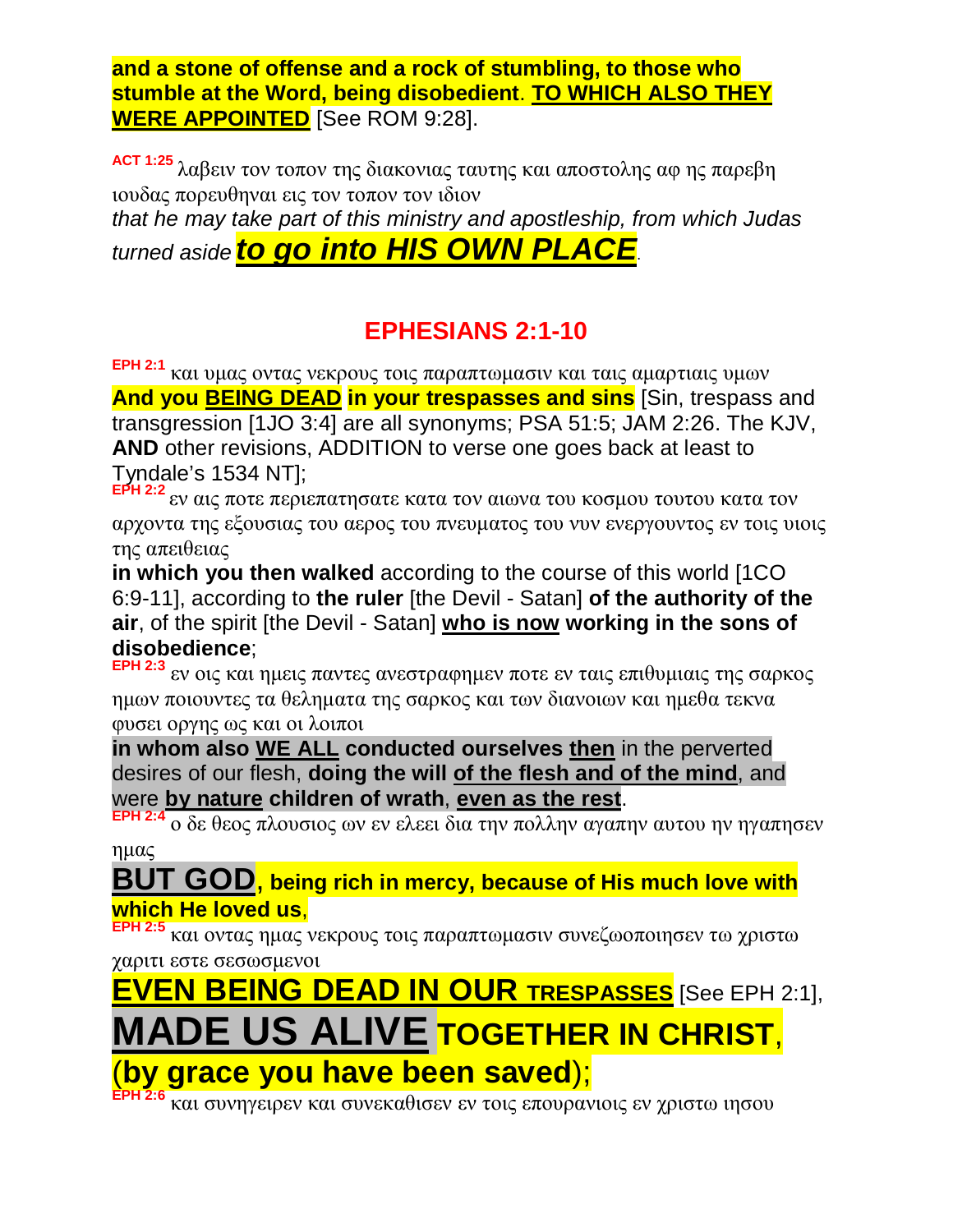and has raised us up and seated us together in the Heavenly places in Christ Jesus,

[**SEE COL 1:13 Who delivered us from the authority** [**dominion OR kingdom**] **of the dark** [of the Devil - Satan; See EPH 2:2] **and transferred us into the Kingdom of His beloved Son** [**a present Kingdom and a present possession, though much is yet to be possessed** - PHI 1:6; EPH 1:13, 14; 1CO 1:22; 2CO 5:5],

**EPH 2:7** ινα ενδειξηται εν τοις αιωσιν τοις επερχομενοις το υπερβαλλον πλουτος της χαριτος αυτου εν χρηστοτητι εφ ημας εν χριστω ιησου

# **in order that in the coming ages He might show the exceeding riches of His grace in mercy toward us in Christ Jesus**.

**EPH 2:8** τη γαρ χαριτι εστε σεσωσμενοι δια πιστεως και τουτο ουκ εξ υμων θεου το δωρον

**For by grace you have been saved through faith** [TIT 3:5, 6: JOH 6:44; JAM 2:19]; **and this NOT of you —** [it is] **the gift of God**;

**EPH 2:9** ουκ εξ εργων ινα μη τις καυχησηται

**NOT of works in order that no one might boast**.

**EPH 2:10** αυτου γαρ εσμεν ποιημα κτισθεντες εν χριστω ιησου επι εργοις αγαθοις οις προητοιμασεν ο θεος ινα εν αυτοις περιπατησωμεν

For we are made [a product], **created in Christ Jesus to do good works**, which God prepared [**planned**] beforehand [EPH 1:4] in order that we might walk in them.

### **EPHESIANS ILLUSTRATED BY THE CONVERSION OF PAUL AS TOLD BY PAUL IN: ACTS 25:17-27; 26:1-32**

**ACT 25:17** συνελθοντων ουν ενθαδε αναβολην μηδεμιαν ποιησαμενος τη εξης καθισας επι του βηματος εκελευσα αχθηναι τον ανδρα

*Therefore, when they were come here, without any delay on the next day I sat on the judgment seat, and ordered the man to be brought*.

**ACT 25:18** περι ου σταθεντες οι κατηγοροι ουδεμιαν αιτιαν εφερον ων εγω

υπενοουν πονηρων

*Against whom when the accusers stood up, they brought no accusation of such things as I expected*:

**ACT 25:19** ζητηματα δε τινα περι της ιδιας δεισιδαιμονιας ειχον προς αυτον και περι τινος ιησου τεθνηκοτος ον εφασκεν ο παυλος ζην

*but had certain questions against him of their own religion, even concerning one Jesus, Who had died, whom Paul asserted to be alive*. **ACT 25:20** απορουμενος δε εγω την περι τουτων ζητησιν ελεγον ει βουλοιτο

πορευεσθαι εις ιεροσολυμα κακει κρινεσθαι περι τουτων *And because I doubted of such manner of questions, I asked him whether he would go to Jerusalem, and there be judged of these things*.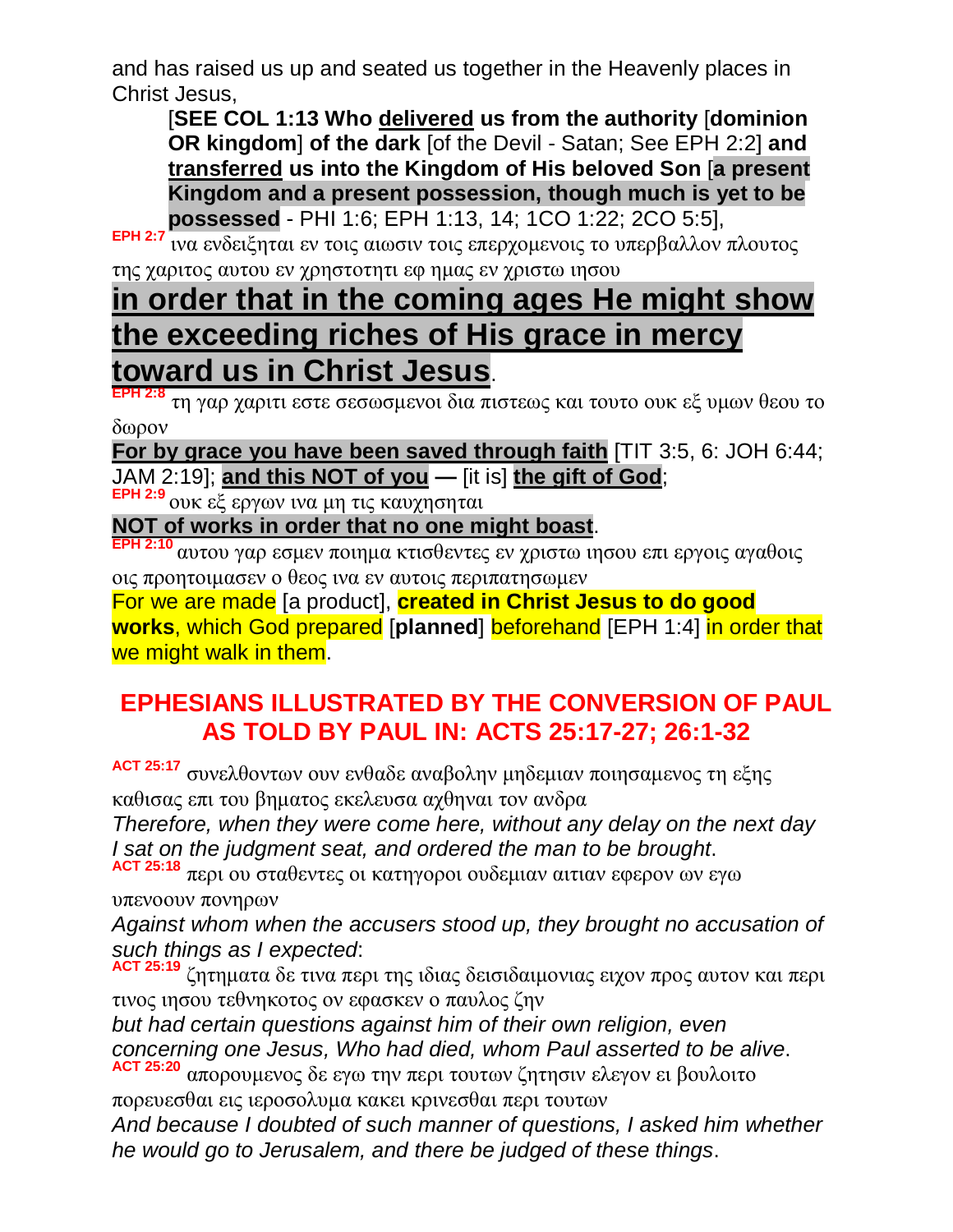**ACT 25:21** του δε παυλου επικαλεσαμενου τηρηθηναι αυτον εις την του σεβαστου διαγνωσιν εκελευσα τηρεισθαι αυτον εως ου αναπεμψω αυτον προς καισαρα *But when Paul had appealed to be reserved to the hearing of Augustus, I commanded him to be kept till I might send him to Caesar.'*

**ACT 25:22** αγριππας δε προς τον φηστον εβουλομην και αυτος του ανθρωπου ακουσαι αυριον φησιν ακουση αυτου

Then Agrippa said to Festus, *I would also hear the man myself*. *Tomorrow*, said he, *you shall hear him*.

**ACT 25:23** τη ουν επαυριον ελθοντος του αγριππα και της βερνικης μετα πολλης φαντασιας και εισελθοντων εις το ακροατηριον συν τε χιλιαρχοις και ανδρασιν τοις κατ εξοχην της πολεως και κελευσαντος του φηστου ηχθη ο παυλος Therefore the next day, when Agrippa was come, and Bernice, with great pomp, and was entered into the place of hearing, with the chief captains, and principal men of the city, at Festus' commandment Paul was brought in.

**ACT 25:24** και φησιν ο φηστος αγριππα βασιλευ και παντες οι συμπαροντες ημιν ανδρες θεωρειτε τουτον περι ου απαν το πληθος των ιουδαιων ενετυχεν μοι εν τε ιεροσολυμοις και ενθαδε βοωντες μη δειν αυτον ζην μηκετι

And Festus said, *King Agrippa, and all men which are here present with us, you see this man, about whom all the multitude of the Jews have dealt with me, both at Jerusalem, and also here, crying that he ought not to live any longer*.

**ACT 25:25** εγω δε κατελαβομην μηδεν αξιον αυτον θανατου πεπραχεναι αυτου δε τουτου επικαλεσαμενου τον σεβαστον εκρινα πεμπειν

*But when I found that he had committed nothing worthy of death, and that he himself has appealed to Augustus, I determined to send him*.

**ACT 25:26** περι ου ασφαλες τι γραψαι τω κυριω ουκ εχω διο προηγαγον αυτον εφ υμων και μαλιστα επι σου βασιλευ αγριππα οπως της ανακρισεως γενομενης σχω τι γραψω

*Concerning whom I have nothing reasonable to write to my lord. Wherefore I have brought him out before you, and especially before you, Oh king Agrippa, that, after your examination, I may have something to write*.

**ACT 25:27** αλογον γαρ μοι δοκει πεμποντα δεσμιον μη και τας κατ αυτου αιτιας σημαναι

*For it seems to me unreasonable to send a prisoner, and nothing to indicate the reasons against him*.

**ACT 26:1** Αγριππας δε προς τον Παυλον εφη επιτρεπεται σοι υπερ σεαυτου λεγειν τοτε ο Παυλος εκτεινας την χειρα απελογειτο

Then Agrippa said to Paul, *You are permitted to speak for yourself.* Then Paul stretched out his hand, and answered for himself:

**ACT 26:2** περι παντων ων εγκαλουμαι υπο ιουδαιων βασιλευ αγριππα ηγημαι εμαυτον μακαριον επι σου μελλων σημερον απολογεισθαι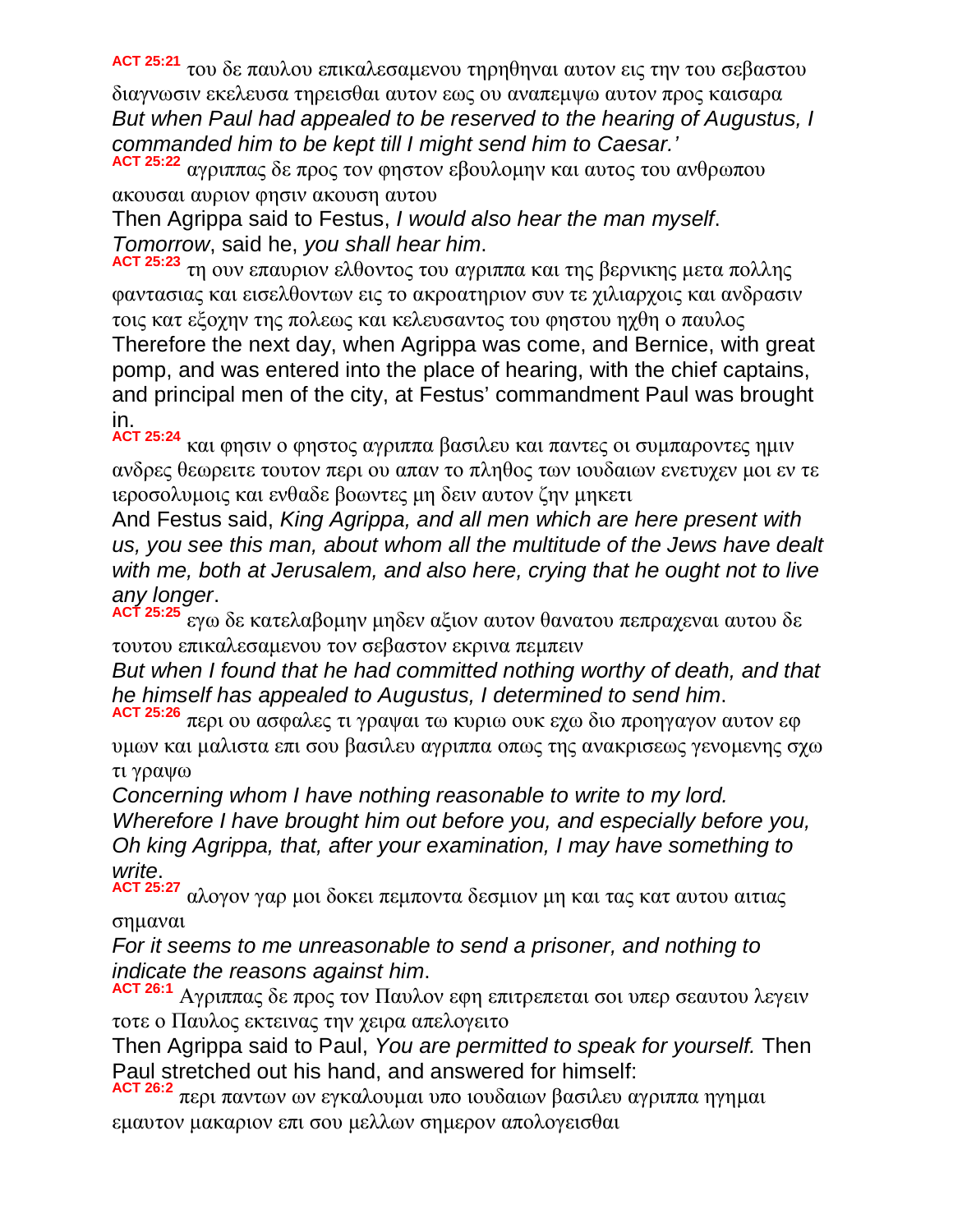*I think myself happy, king Agrippa, because I shall answer for myself this day before you touching all the things whereof I am accused of the Jews*: **ACT 26:3**

μαλιστα γνωστην οντα σε παντων των κατα ιουδαιους εθων τε και ζητηματων διο δεομαι μακροθυμως ακουσαι μου

*especially because I know you to be expert in all customs and questions which are among the Jews: wherefore I beg you to hear me patiently*.

**ACT 26:4** την μεν ουν βιωσιν μου εκ νεοτητος την απ αρχης γενομενην εν τω εθνει μου εν τε ιεροσολυμοις ισασιν παντες ιουδαιοι

#### *My manner of life from my youth, which was at the first among my own nation and at Jerusalem, is known by all the Jews***;**

**ACT 26:5** προγινωσκοντες με ανωθεν εαν θελωσιν μαρτυρειν οτι κατα την

ακριβεστατην αιρεσιν της ημετερας θρησκειας εζησα φαρισαιος

#### *knowing me from the first (if they will testify) that according to the most strict sect of our religion, I lived a Pharisee*.

**ACT 26:6** και νυν επ ελπιδι της εις τους πατερας ημων επαγγελιας γενομενης υπο του θεου εστηκα κρινομενος

#### *And now I stand in judgment for the hope of the promise made of God, to our fathers***:**

**ACT 26:7** εις ην το δωδεκαφυλον ημων εν εκτενεια νυκτα και ημεραν λατρευον ελπιζει καταντησαι περι ης ελπιδος εγκαλουμαι υπο ιουδαιων βασιλευ

*to which promise our twelve tribes, instantly serving God day and night, hope to come***.** *For which hope's sake, king Agrippa, I am accused of the Jews*.

**ACT 26:8** τι απιστον κρινεται παρ υμιν ει ο θεος νεκρους εγειρει

#### *Why should it be thought a thing incredible with you, that God should raise the dead?*

**ACT 26:9** εγω μεν ουν εδοξα εμαυτω προς το ονομα ιησου του ναζωραιου δειν πολλα εναντια πραξαι

#### *I, myself, therefore thought, that I ought to do many things contrary to the name of Jesus of Nazareth***.**

**ACT 26:10** ο και εποιησα εν ιεροσολυμοις και πολλους τε των αγιων εγω εν φυλακαις κατεκλεισα την παρα των αρχιερεων εξουσιαν λαβων αναιρουμενων τε αυτων κατηνεγκα ψηφον

#### *Which thing I also did in Jerusalem: and many of the saints did I shut up in prison, having received authority from the chief priests; and when they were put to death, I gave my voice against them*.

**ACT 26:11** και κατα πασας τας συναγωγας πολλακις τιμωρων αυτους ηναγκαζον βλασφημειν περισσως τε εμμαινομενος αυτοις εδιωκον εως και εις τας εξω πολεις

*And I punished them often in every synagogue, and compelled them to blaspheme; and being exceedingly mad against them, I persecuted them even unto foreign cities***.**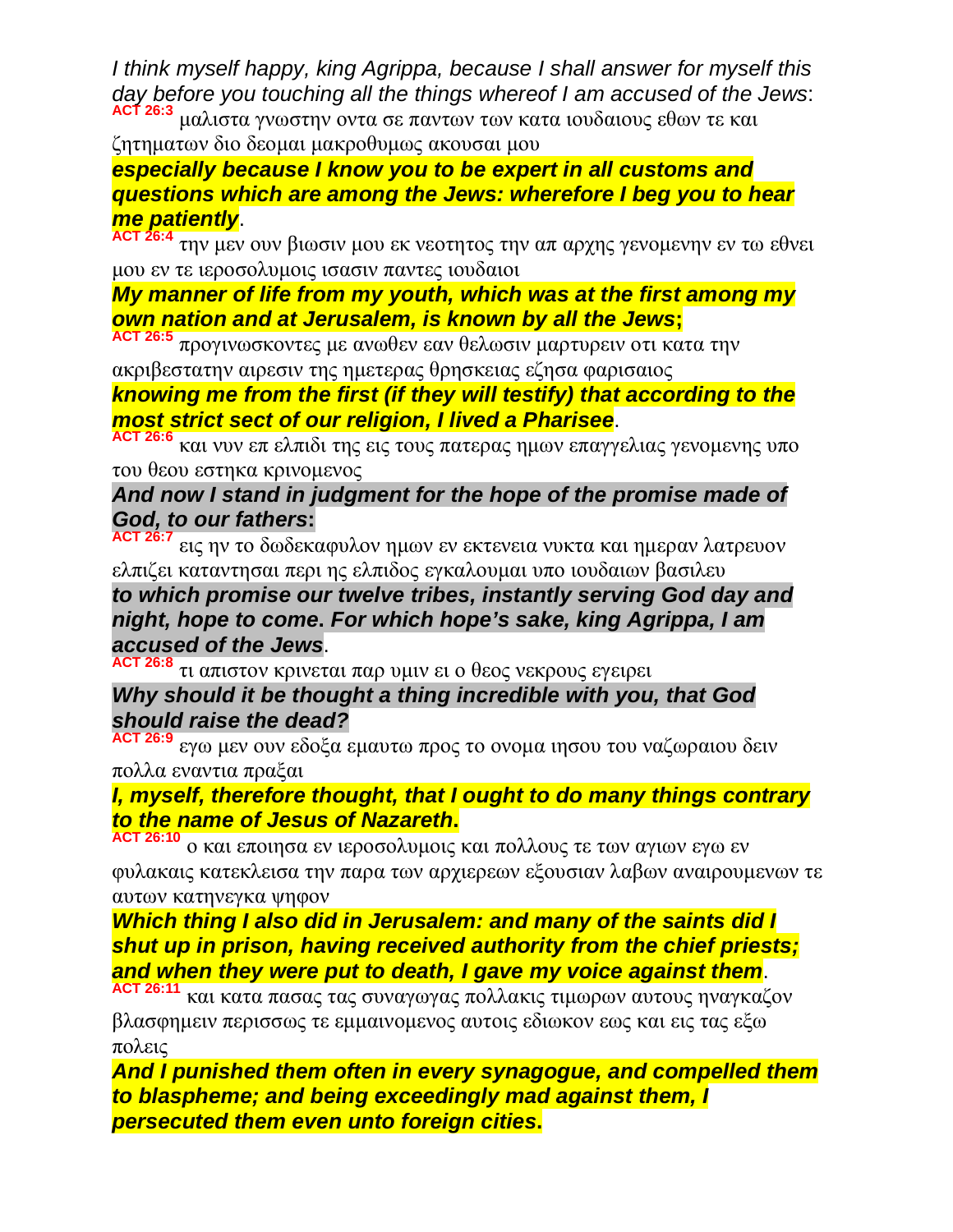**ACT 26:12** εν οις πορευομενος εις την δαμασκον μετ εξουσιας και επιτροπης της των αρχιερεων

### *In which as I went to Damascus with authority and commission of the chief priests***,**

**ACT 26:13** ημερας μεσης κατα την οδον ειδον βασιλευ ουρανοθεν υπερ την λαμπροτητα του ηλιου περιλαμψαν με φως και τους συν εμοι πορευομενους

# *at midday, Oh king, I saw in the way a light from Heaven, above the brightness of the Sun, shining round about me AND THOSE WHO WERE GOING WITH ME***.**

**ACT 26:14** παντων τε καταπεσοντων ημων εις την γην ηκουσα φωνην λεγουσαν προς με τη εβραιδι διαλεκτω σαουλ σαουλ τι με διωκεις σκληρον σοι προς κεντρα λακτιζειν

## *And when we had all fallen to the Earth, I heard a voice speaking to me and saying in the Hebrew language***,** *'Saul, Saul, why do you persecute Me? It is hard for you to kick against the goads.'*

**ACT 26:15** εγω δε ειπα τις ει κυριε ο δε κυριος ειπεν εγω ειμι ιησους ον συ διωκεις

# **And I said,** *Who are you, Lord?* **And the Lord said,** *I am Jesus whom you persecute***.**

**ACT 26:16** αλλα αναστηθι και στηθι επι τους ποδας σου εις τουτο γαρ ωφθην σοι προχειρισασθαι σε υπηρετην και μαρτυρα ων τε ειδες με ων τε οφθησομαι σοι

## *But rise, and stand on your feet: FOR I HAVE*

# *APPEARED TO YOU FOR THIS PURPOSE, TO MAKE YOU A MINISTER AND A WITNESS BOTH OF THESE THINGS WHICH YOU HAVE SEEN, AND OF THOSE THINGS IN THE WHICH I WILL APPEAR TO YOU***;**

**ACT 26:17** εξαιρουμενος σε εκ του λαου και εκ των εθνων εις ους εγω αποστελλω

σε

*CHOOSING YOU from the people, and from the nations, to whom I send you***,**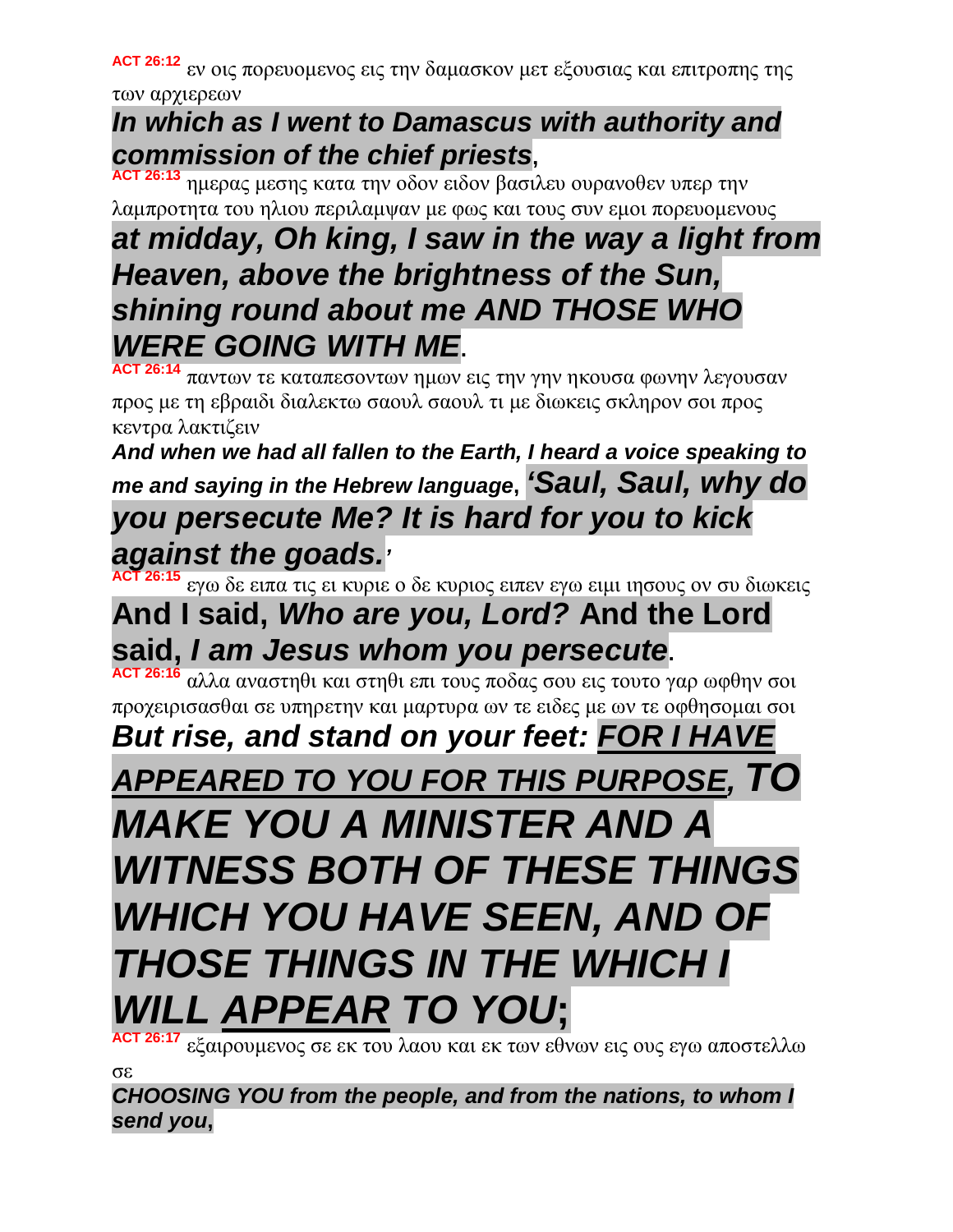**ACT 26:18** ανοιξαι οφθαλμους αυτων του επιστρεψαι απο σκοτους εις φως και της εξουσιας του σατανα επι τον θεον του λαβειν αυτους αφεσιν αμαρτιων και κληρον εν τοις ηγιασμενοις πιστει τη εις εμε

*to open their eyes, and to turn them from darkness to light, and from the power of Satan to God, that they may receive forgiveness of sins, and inheritance among these who are sanctified by faith that is in Me***.** 

**ACT 26:19** οθεν βασιλευ αγριππα ουκ εγενομην απειθης τη ουρανιω οπτασια

# *Whereupon, king Agrippa, I was not disobedient to the heavenly vision***:**

**ACT 26:20** αλλα τοις εν δαμασκω πρωτον τε και ιεροσολυμοις πασαν τε την χωραν της ιουδαιας και τοις εθνεσιν απηγγελλον μετανοειν και επιστρεφειν επι τον θεον αξια της μετανοιας εργα πρασσοντας

## *but showed first to those of Damascus, and at Jerusalem, and throughout all the coasts of Judaea, and then to the nations, that they should repent and turn to God, and do works worthy of repentance***.**

**ACT 26:21** ενεκα τουτων με ιουδαιοι συλλαβομενοι εν τω ιερω επειρωντο

διαχειρισασθαι

*On account of these things the Jews found me in the temple, and went about to kill me*.

**ACT 26:22** επικουριας ουν τυχων της απο του θεου αχρι της ημερας ταυτης εστηκα μαρτυρομενος μικρω τε και μεγαλω ουδεν εκτος λεγων ων τε οι προφηται ελαλησαν μελλοντων γινεσθαι και μωυσης

### *Having therefore obtained help of God, I continue to this day, witnessing both to small and great, saying none other things than those which the prophets and Moses did say should come*:

**ACT 26:23** ει παθητος ο χριστος ει πρωτος εξ αναστασεως νεκρων φως μελλει καταγγελλειν τω τε λαω και τοις εθνεσιν

#### *That Christ should suffer, and that He should be the first that should rise from the dead, and should show light to the people, and to the nations***.**

**ACT 26:24** ταυτα δε αυτου απολογουμενου ο φηστος μεγαλη τη φωνη φησιν μαινη παυλε τα πολλα σε γραμματα εις μανιαν περιτρεπει

And as he thus spoke for himself, Festus said with a loud voice, *Paul, you are beside yourself; your much learning does make you mad*.

**ACT 26:25** ο δε παυλος ου μαινομαι φησιν κρατιστε φηστε αλλα αληθειας και σωφροσυνης ρηματα αποφθεγγομαι

**But Paul said,** *I am not mad, most noble Festus; but speak forth the words of truth and good judgment*.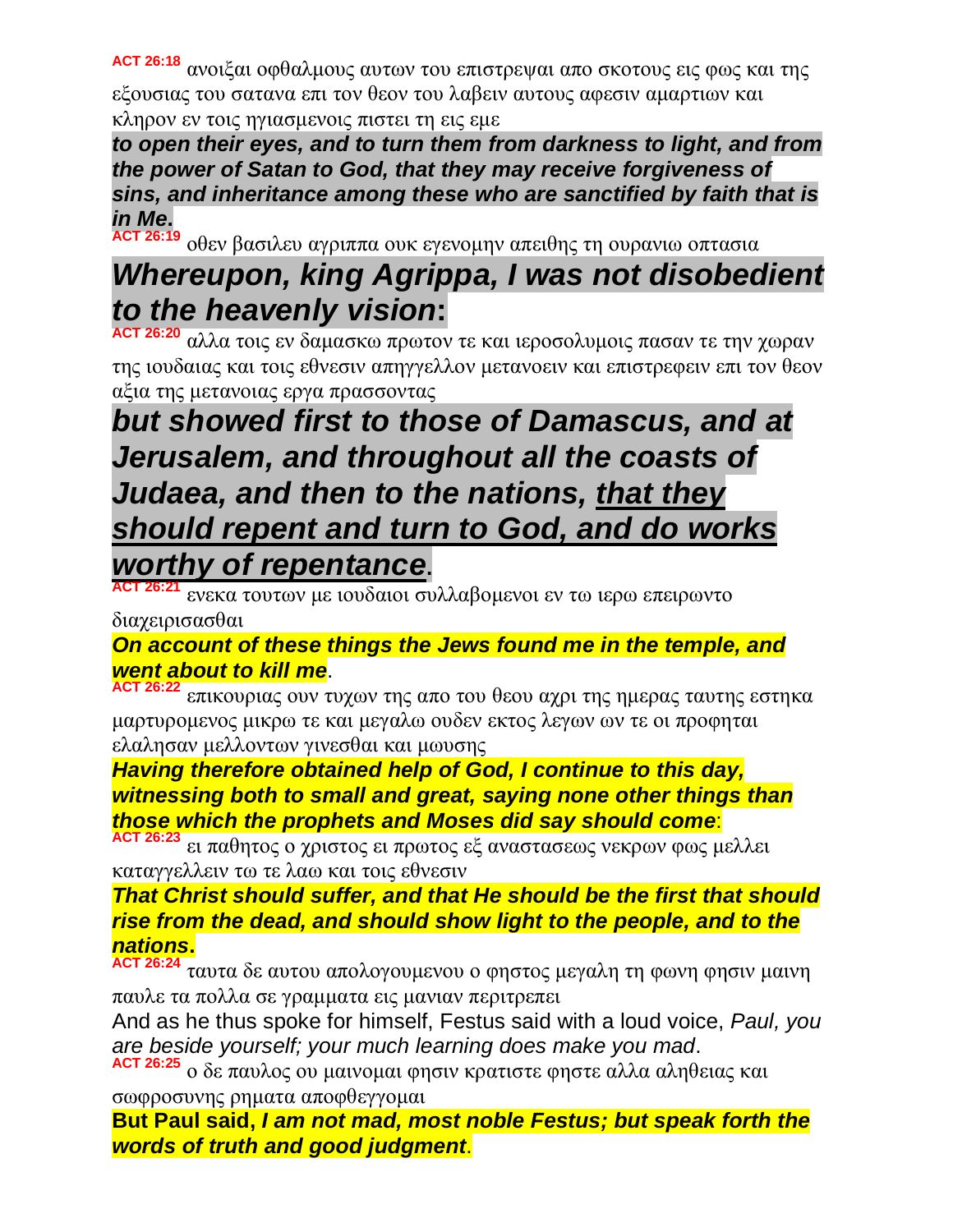**ACT 26:26** επισταται γαρ περι τουτων ο βασιλευς προς ον παρρησιαζομενος λαλω λανθανειν γαρ αυτον τουτων ου πειθομαι ουθεν ου γαρ εστιν εν γωνια πεπραγμενον τουτο

*For the king knows of these things, before whom also I speak boldly: for I am persuaded that none of these things are hidden from him; for this thing was not done in a corner*.

**ACT 26:27** πιστευεις βασιλευ αγριππα τοις προφηταις οιδα οτι πιστευεις

*King Agrippa, do you believe the prophets? I know that you believe*. **ACT 26:28** ο δε αγριππας προς τον παυλον εν ολιγω με πειθεις χριστιανον ποιησαι **Then Agrippa said to Paul,** *Almost you persuade me to be a Christian*.

**ACT 26:29** ο δε παυλος ευξαιμην αν τω θεω και εν ολιγω και εν μεγαλω ου μονον σε αλλα και παντας τους ακουοντας μου σημερον γενεσθαι τοιουτους οποιος και εγω ειμι παρεκτος των δεσμων τουτων

*I would to God, that not only you, but also all who hear me this day, were both almost and altogether such as I am, except these bonds*.

**ACT 26:30** ανεστη τε ο βασιλευς και ο ηγεμων η τε βερνικη και οι συγκαθημενοι αυτοις

And when he had thus spoken, the king rose up, and the governor, and Bernice, and those who sat with them:

**ACT 26:31** και αναχωρησαντες ελαλουν προς αλληλους λεγοντες οτι ουδεν θανατου η δεσμων αξιον πρασσει ο ανθρωπος ουτος

and when they were gone aside, they talked between themselves, saying, *This man does nothing worthy of death or of bonds*.

**ACT 26:32** Αγριππας δε τω φηστω εφη απολελυσθαι εδυνατο ο ανθρωπος ουτος ει μη επεκεκλητο καισαρα

**Then said Agrippa to Festus,** *This man might have been set at liberty, if he had not appealed to Caesar*.

# **John Calvin**

## **on**

## **God's omnipotence, decrees and providence**

[From pages 231 to 235 of his *Institutes* - Beveridge Translation (1800)]. [Old English updated; words referring to God are capitalized. Bible references are in 3 digit form – aal]

3. And truly God claims omnipotence to Himself, and would have us to acknowledge it, — not the vain, indolent, slumbering omnipotence which sophists invent, but vigilant, efficacious, energetic, and ever active, — not an omnipotence which may only act as a general principle of confused motion, as in ordering a stream to keep within the channel once prescribed to it, but one which is intent on individual and special movements. God is deemed omnipotent, not because He can act though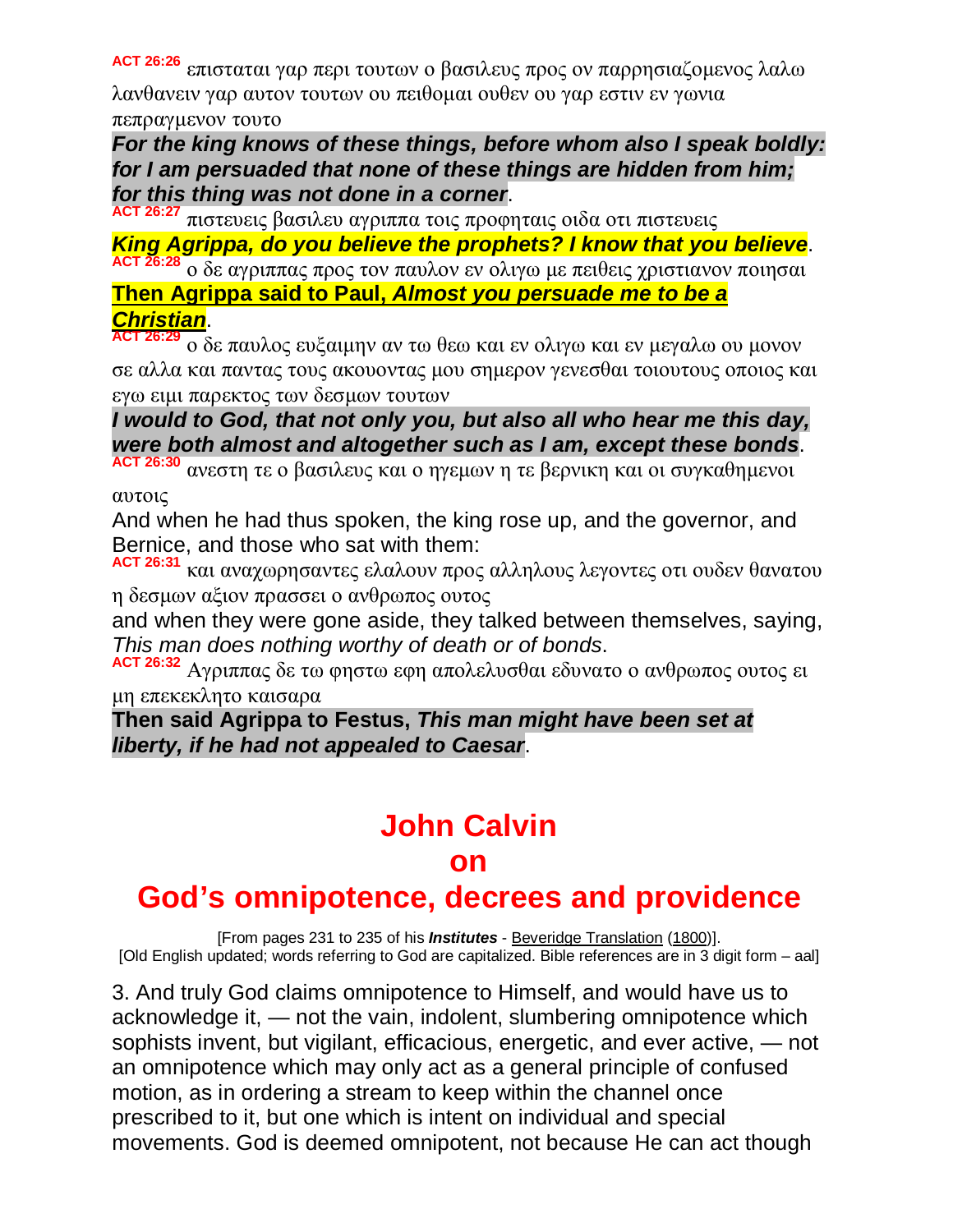He may cease or be idle, or because by a general instinct He continues the order of nature previously appointed; **BUT because, governing Heaven and Earth by His providence, He so overrules all things that nothing happens without His counsel**. For when it is said in the Psalms, *He has done whatever He has pleased*, [PSA 115:3], the thing meant is His sure and deliberate purpose. It were dull to interpret the Psalmist's words in philosophic fashion, to mean that God is the primary agent, because the beginning and cause of all motion. **This rather is the solace of the faithful, in their adversity, that every thing which they endure is by the ordination and command of God, THAT THEY ARE UNDER HIS HAND**. But if the government of God thus extends to all His works, it is a childish objection to confine it to natural influx. Those moreover who confine the providence of God within narrow limits, as if He allowed all things to be born along freely according to a perpetual law of nature, do not more defraud God of His glory than themselves of a most useful doctrine; for nothing were more wretched than man if he were exposed to all possible movements of the sky, the air, the Earth, and the water. We may add, that by this view the singular goodness of God towards each individual is unbecomingly impaired. David exclaims, [PSA 8:3], that infants hanging at their mothers breasts are eloquent enough to celebrate the glory of God, because, from the very moment of their births they find a food prepared for them by heavenly care. Indeed, if we do not shut our eyes and senses to the fact, we must see that some mothers have full provision for their infants, and others almost none, according as it is the pleasure of God to nourish one child more liberally, and another more sparingly. Those who attribute due praise to the omnipotence of God thereby derive a double benefit**. He to whom Heaven and Earth belong, and whose nod all creatures must obey, is fully able to reward the honor which they pay to Him, and they can rest secure in the protection of Him to whose control everything that could do them harm is subject, by whose authority, Satan, with all his wild rage and devices, is curbed as with a bridle, and on whose will everything adverse to our safety depends**. In this way, and in no other, can the immoderate and superstitious fears, excited by the dangers to which we are exposed, be calmed or subdued. I say superstitious fears. For such they are, as often as the dangers threatened by any created objects inspire us with such terror, that we tremble as if they had in themselves a power to hurt us, or could hurt at random or by chance; or as if we had not in God a sufficient protection against them. For example, Jeremiah forbids the children of God *to be dismayed at the signs of heaven, as the heathen are dismayed at them*, [JER 10:2]. He does not, indeed, condemn every kind of fear. But as unbelievers transfer the government of the world from God to the stars, imagining that happiness or misery depends on their decrees or predictions, and not on the Divine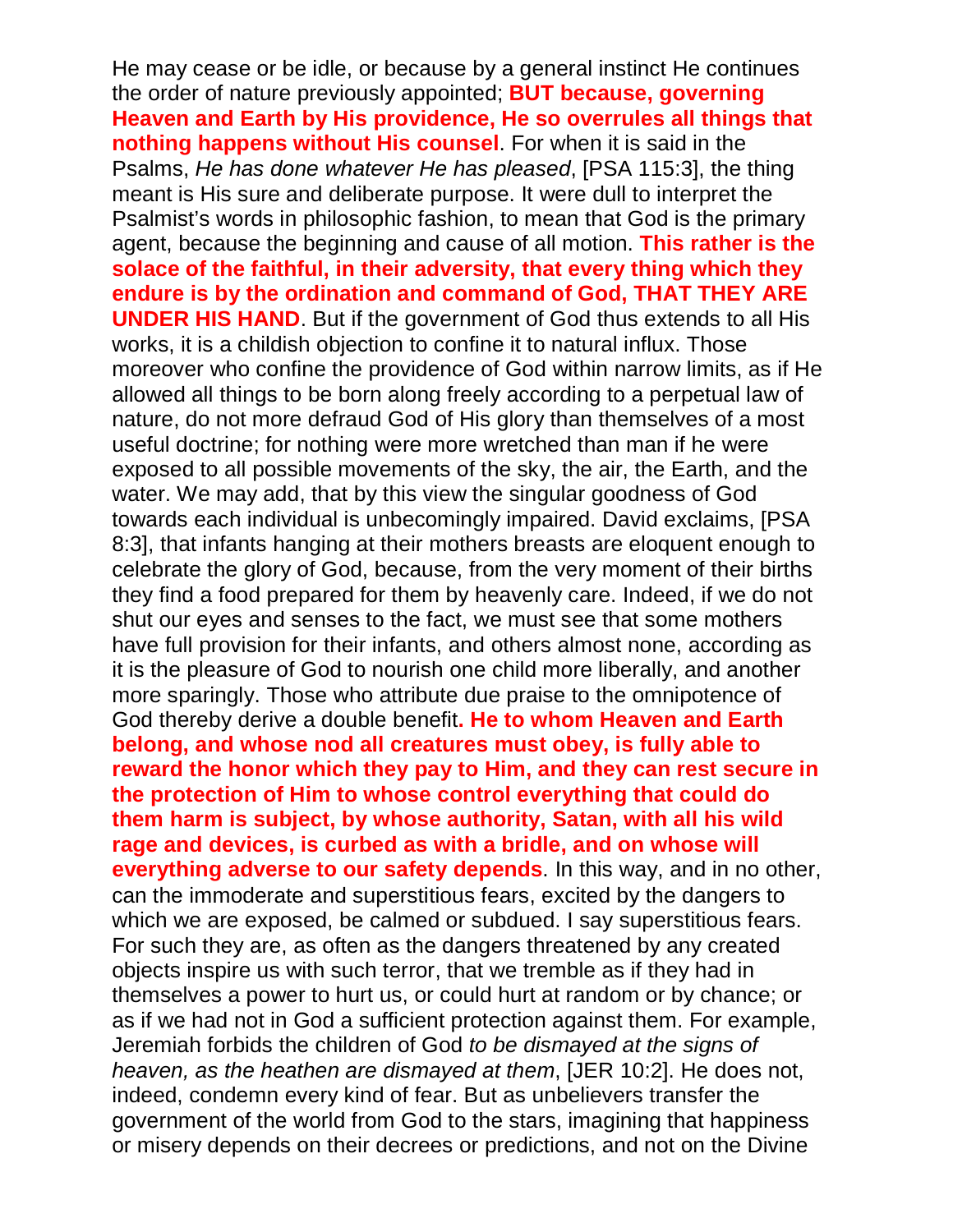will, the consequence is, that their fear, which ought to have reference to Him only, is diverted to stars and comets. **Let him, therefore, who would beware of such unbelief, always bear in mind,that there is no random power, or agency, or motion in the creatures, who are so governed by the secret counsel of God, that nothing happens but what He has knowingly and willingly decreed.**

4. First, then, let the reader remember that the providence we mean is not one by which the Deity, sitting idly in heaven, looks on at what is taking place in the world, **but one by which He, as it were, holds the steering wheel and overrules all events**. Hence His providence extends not less to the hand than to the eye. When Abraham said to his son, *God will provide*, [GEN 22:8], he meant not merely to assert that the future event was foreknown to God but to resign the management of an unknown business to the will of Him whose province it is to bring perplexed and doubtful matters to a happy result. Hence it appears that providence consists in action. What many talk of bare prescience is the merest trifling. Those do not err quite so grossly who attribute government to God, but still, as I have observed, a confused and promiscuous government which consists in giving an impulse and general movement to the machine of the globe and each of its parts, but does not specially direct the action of every creature. **It is impossible, however, to tolerate this error**. For, according to its promoters, there is nothing in this providence, which they call universal, to prevent all the creatures from being moved contingently, or to prevent man from turning himself in this direction or in that, according to the mere freedom of his own will. In this way they make man a partner with God, — God, by His energy, impressing man with the movement by which he can act, agreeably to the nature conferred upon him while man voluntarily regulates his own actions. In short, **their doctrine is, that the world, the affairs of men, and men themselves, are governed by the power, but not by the decree of God**. I say nothing of the Epicureans, (a pest with which the world has always been plagued,) who dream of an inert and idle God, and others, not a whit sounder, who of old pretended that God rules the upper regions of the air, but leaves the inferior to Fortune. Against such evident madness even dumb creatures lift their voice.

My intention now is, to refute an opinion which has very generally obtained — an opinion which, while it concedes to God some blind and equivocal movement, withholds what is of principal importance, viz., the disposing and directing of every thing to its proper end by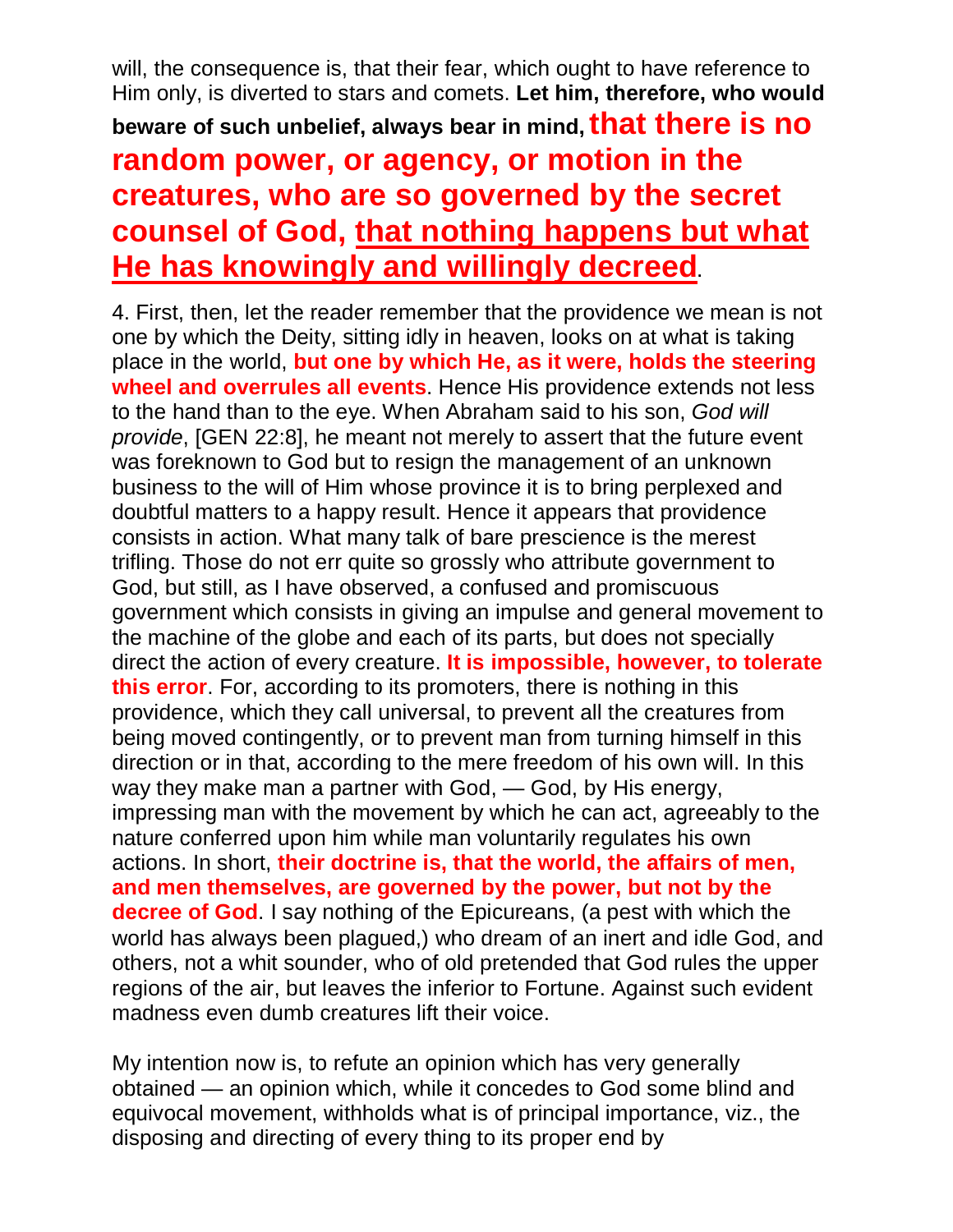incomprehensible wisdom. By withholding government, it makes God the ruler of the world in name only, not in reality. For what, I ask, is meant by government, if it be not to preside so as to regulate the destiny of that over which you preside? I do not, however, totally repudiate what is said of a universal providence, provided, on the other hand, it is conceded to me that the world is governed by God, not only because He maintains the order of nature appointed by Him, but because He takes a special charge of every one of His works. It is true, indeed, that each species of created objects is moved by a secret instinct of nature, as if they obeyed the eternal command of God, and spontaneously followed the course which God at first appointed. And to this we may refer our Savior's words, that He and His Father have always been at work from the beginning, [JOH 5:17]; also the words of Paul, that *in Him we live, and move, and have our being*, [ACT 17:28]; also the words of the author of the Epistle to the Hebrews, who, when wishing to prove the divinity of Christ, says, that He upholds *all things by the word of His power*, [HEB 1:3]. But some, under pretext of the general, hide and obscure the special providence, which is so surely and clearly taught in Scripture, that it is strange how any one can bring himself to doubt of it. And, indeed, those who interpose that disguise are themselves forced to modify their doctrine, by adding that many things are done by the special care of God. This, however, they erroneously confine to particular acts. **The thing to be proved, therefore, is, that single events are so regulated by God, AND ALL EVENTS SO PROCEED FROM HIS DETERMINATE COUNSEL, THAT NOTHING HAPPENS BY CHANCE**.

5. Assuming that the beginning of motion belongs to God, but that all things move spontaneously or casually, according to the impulse which nature gives, the change by the laws of nature of day and night, summer and winter, will be the work of God; inasmuch as He, in assigning the office of each, appointed a certain law, namely, that they should always with uniform tenor observe the same course, day succeeding night, month succeeding month, and year succeeding year. But, as at one time, excessive heat, combined with drought, burns up the fields; at another time excessive rains rot the crops, while sudden devastation is produced by tempests and storms of hail, these will not be the works of God, unless in so far as rainy or fair weather, heat or cold, are produced by the coming together of the stars, and other natural causes. **According to this view, THERE IS NO PLACE LEFT EITHER FOR THE PATERNAL FAVOR, OR THE JUDGMENTS OF GOD.** If it is said that God fully manifests His kindness to the human race, by furnishing Heaven and Earth with the